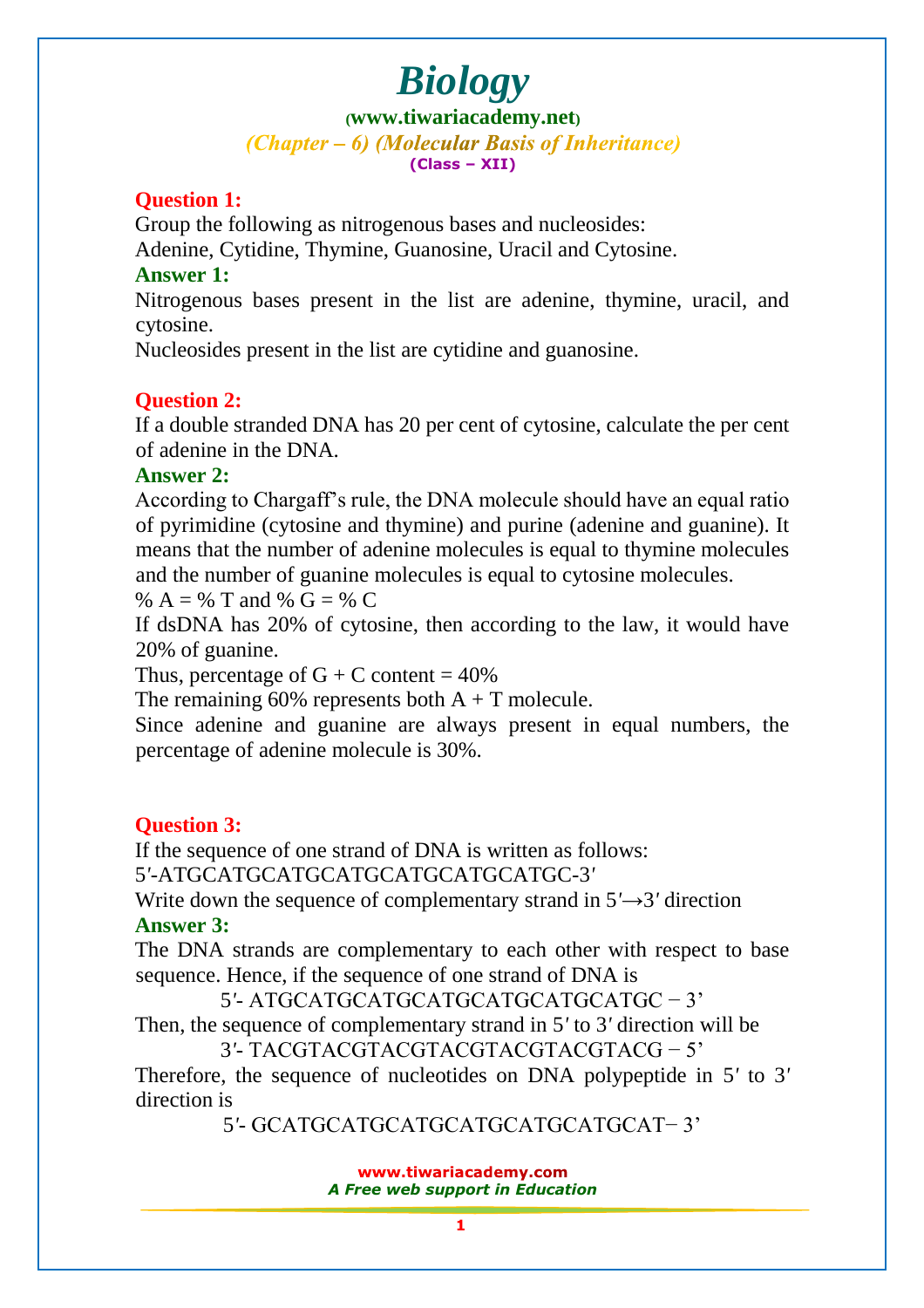**([www.tiwariacademy.net](http://www.tiwariacademy.net/))** (Chapter – 6) (Molecular Basis of Inheritance) **(Class – XII)**

### **Question 4:**

If the sequence of the coding strand in a transcription unit is written as follows:

5*'*-ATGCATGCATGCATGCATGCATGCATGC-3*'.* Write down the sequence of mRNA.

#### **Answer 4:**

If the coding strand in a transcription unit is

5'− ATGCATGCATGCATGCATGCATGCATGC-3'

Then, the template strand in 3' to 5' direction would be

3' − TACGTACGTACGTACGTACGTACGTACG-5'

It is known that the sequence of mRNA is same as the coding strand of DNA. However, in RNA, thymine is replaced by uracil.

Hence, the sequence of mRNA will be

5' − AUGCAUGCAUGCAUGCAUGCAUGCAUGC-3'

# **Question 5:**

Which property of DNA double helix led Watson and Crick to hypothesise semiconservative mode of DNA replication? Explain.

#### **Answer 5:**

Watso[n and Crick observed that the two strands of DNA ar](www.tiwariacademy.com)e anti-parallel and complementary to each other with respect to their base sequences. This type of arrangement in DNA molecule led to the hypothesis that DNA replication is semiconservative. It means that the double stranded DNA molecule separates and then, each of the separated strand acts as a template for the synthesis of a new complementary strand. As a result, each DNA molecule would have one parental strand and a newly synthesized daughter strand.

Since only one parental strand is conserved in each daughter molecule, it is known as semi-conservative mode of replication.

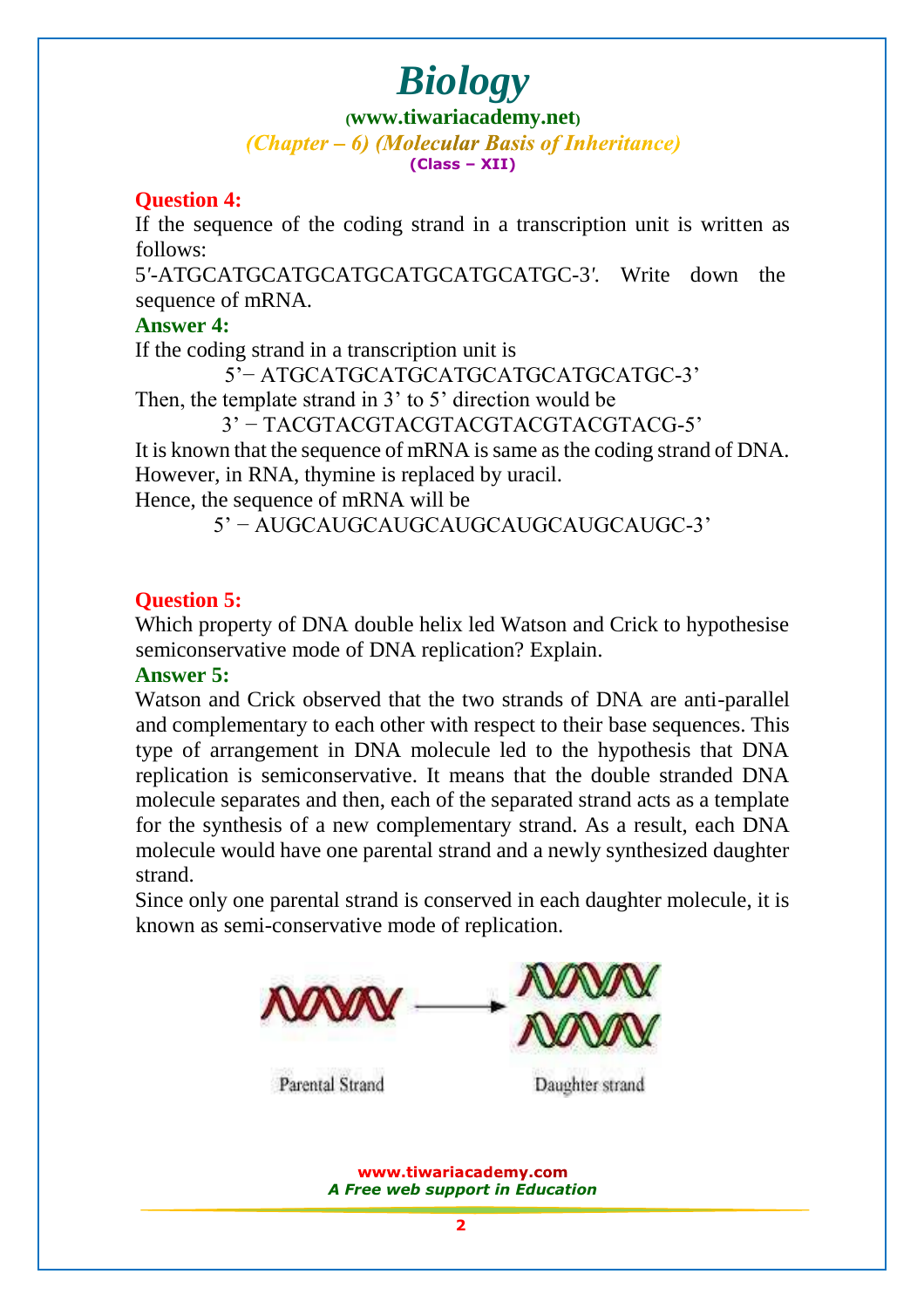**([www.tiwariacademy.net](http://www.tiwariacademy.net/))** (Chapter – 6) (Molecular Basis of Inheritance) **(Class – XII)**

#### **Question 6:**

Depending upon the chemical nature of the template (DNA or RNA) and the nature of nucleic acids synthesised from it (DNA or RNA), list the types of nucleic acid polymerases.

#### **Answer 6:**

There are two different types of nucleic acid polymerases.

- DNA-dependent DNA polymerases
- DNA-dependent RNA polymerases

The DNA-dependent DNA polymerases use a DNA template for synthesizing a new strand of DNA, whereas DNA-dependent RNA polymerases use a DNA template strand for synthesizing RNA.

#### **Question 7:**

How did Hershey and Chase differentiate between DNA and protein in their experiment while proving that DNA is the genetic material?

#### **Answer 7:**

Hershey and Chase worked with bacteriophage and *E.coli* to prove that DNA is the genetic material. They used different radioactive isotopes to label DNA and protein coat of the bacteriophage.

They grew so[me bacteriophages on a medium containing radioactive p](www.tiwariacademy.com)hosphorus  $(3<sup>2</sup>P)$  to identify DNA and some on a medium containing radioactive sulphur  $(3<sup>5</sup>S)$ to identify protein. Then, these radioactive labelled phages were allowed to infect *E.coli* bacteria. After infecting, the protein coat of the bacteriophage was separated from the bacterial cell by blending and then subjected to the process of centrifugation. Since the protein coat was lighter, it was found in the supernatant while the infected bacteria got settled at the bottom of the centrifuge tube. Hence, it was proved that DNA is the genetic material as it was transferred from virus to bacteria.

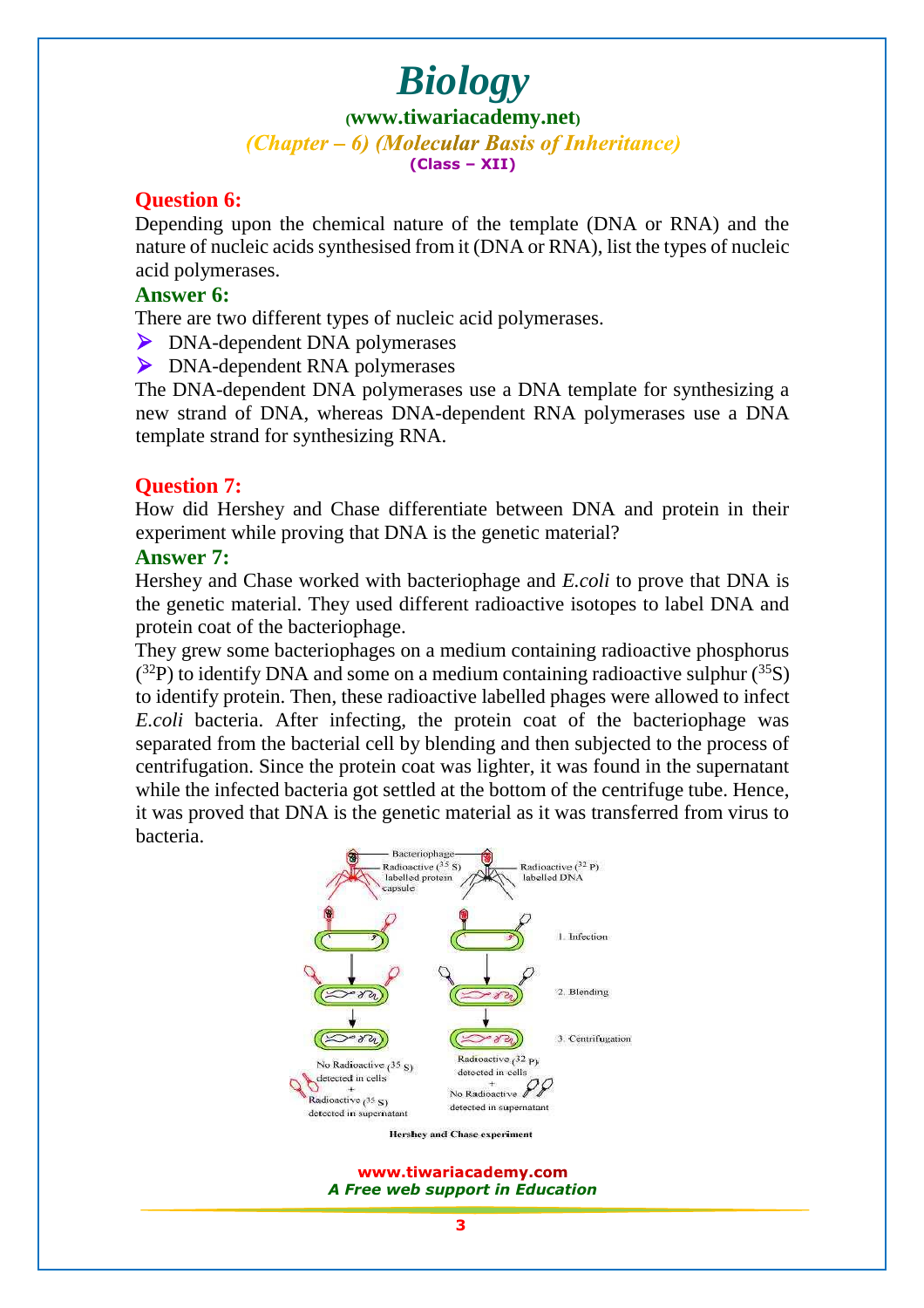#### **([www.tiwariacademy.net](http://www.tiwariacademy.net/))** (Chapter – 6) (Molecular Basis of Inheritance) **(Class – XII)**

# **Question 8:**

Differentiate between the followings:

**(a)** Repetitive DNA and Satellite DNA

**(b)** mRNA and tRNA

**(c)** Template strand and Coding strand

# **Answer 8:**

**(a)** Repetitive DNA and satellite DNA

| <b>Repetitive DNA</b> |                                                               | <b>Satellite DNA</b>   |
|-----------------------|---------------------------------------------------------------|------------------------|
|                       | 1. Repetitive DNA are DNA sequences Satellite DNA are DNA     |                        |
|                       | that contain small segments, which are sequences that contain |                        |
|                       | repeated many times.                                          | highly repetitive DNA. |

# **(b)** mRNA and tRNA

| <b>mRNA</b> |                             | <b>tRNA</b>                              |
|-------------|-----------------------------|------------------------------------------|
|             | mRNA or messenger RNA       | tRNA or transfer RNA acts as an          |
|             | acts as a template for the  | adaptor molecule that carries a specific |
|             | process of transcription.   | amino acid to mRNA for the synthesis     |
|             |                             | of polypeptide.                          |
|             | 2. It is a linear molecule. | It has clover leaf shape.                |

# **(c)** Template strand and coding strand

| <b>Template strand</b>                | <b>Coding strand</b>               |
|---------------------------------------|------------------------------------|
| <b>1.</b> Template strand of DNA acts | Coding strand is a sequence of DNA |
| as a template for the synthesis       | that has the same base sequence as |
| of mRNA during transcription.         | that of mRNA (except thymine that  |
|                                       | is replaced by uracil in DNA).     |
| 2. It runs from $3'$ to $5'$ .        | It runs from $5$ 'to $3$ '.        |

# **Question 9:**

List two essential roles of ribosome during translation.

# **Answer 9:**

The important functions of ribosome during translation are as follows.

 Ribosome acts as the site where protein synthesis takes place from individual amino acids. It is made up of two subunits. The smaller subunit comes in contact with mRNA and forms a protein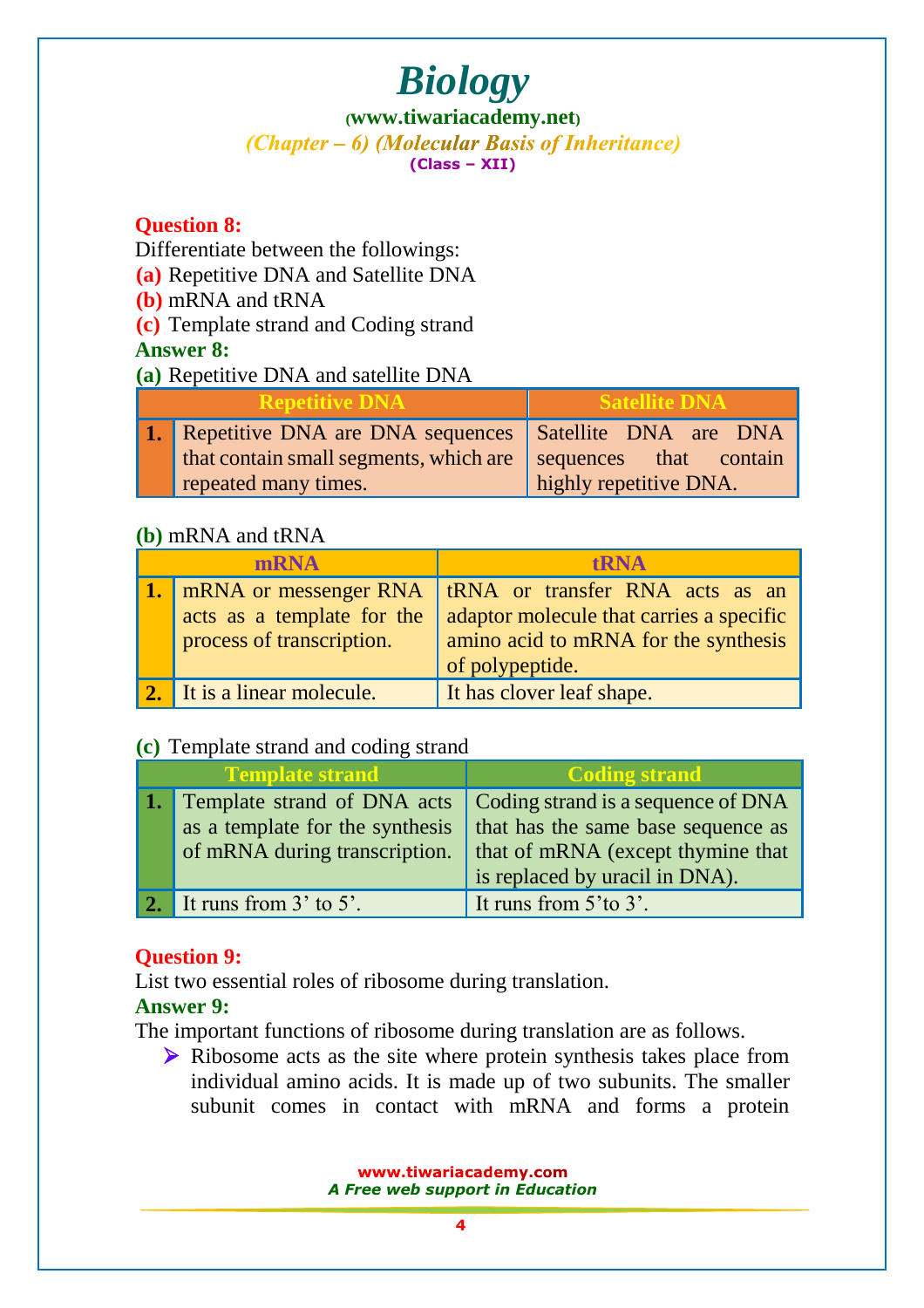**([www.tiwariacademy.net](http://www.tiwariacademy.net/))**

(Chapter – 6) (Molecular Basis of Inheritance) **(Class – XII)**

synthesizing complex whereas the larger subunit acts as an amino acid binding site.

 Ribosome acts as a catalyst for forming peptide bond. For example, 23s *r*-RNA in bacteria acts as a ribozyme.

# **Question 10:**

In the medium where *E. coli* was growing, lactose was added, which induced the *lac* operon. Then, why does lac operon shut down some time after addition of lactose in the medium?

#### **Answer 10:**

*Lac* operon is a segment of DNA that is made up of three adjacent structural genes, namely, an operator gene, a promoter gene, and a regulator gene. It works in a coordinated manner to metabolize lactose into glucose and galactose.

In *lac* operon, lactose acts as an inducer. It binds to the repressor and inactivates it. Once the lactose binds to the repressor, RNA polymerase binds to the promoter region. Hence, three structural genes express their product and respective enzymes are produced. These enzymes act on lactose so that lactose is metabolized into glucose and galactose.

After sometime, when the level of inducer decreases as it is completely metabolized by enzymes, it causes synthesis of the repressor from regulator gene. The repressor binds to the operator gene and prevents RNA polymerase from transcribing the operon. Hence, the transcription is stopped. This type of regulation is known as negative regulation.

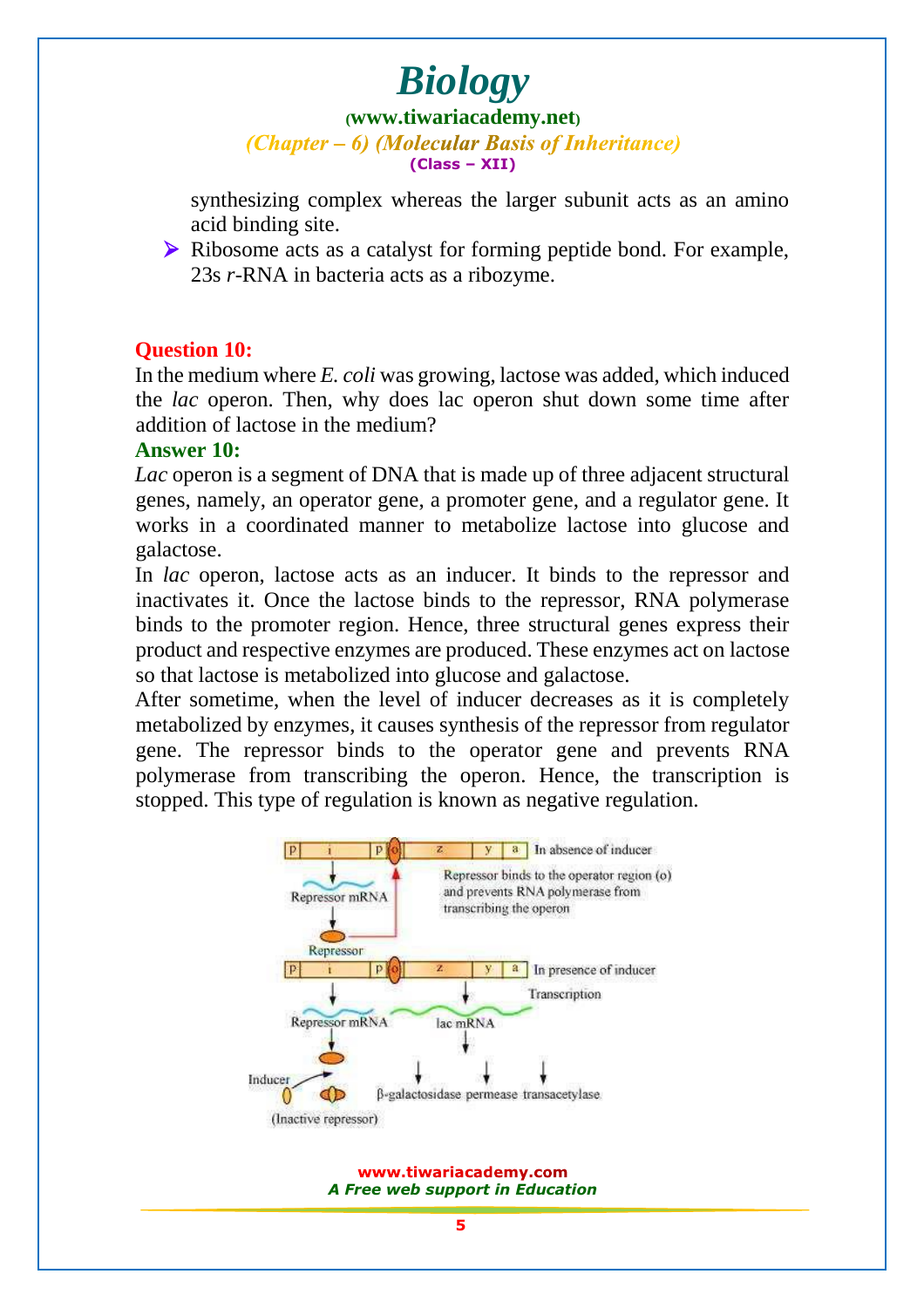#### **([www.tiwariacademy.net](http://www.tiwariacademy.net/))** (Chapter – 6) (Molecular Basis of Inheritance) **(Class – XII)**

# **Question 11:**

Explain (in one or two lines) the function of the followings:

- **(a)** Promoter
- **(b)** tRNA

**(c)** Exons

#### **Answer 11:**

### **(a)** Promoter

Promoter is a region of DNA that helps in initiating the process of transcription. It serves as the binding site for RNA polymerase.

#### **(b)** tRNA

tRNA or transfer RNA is a small RNA that reads the genetic code present on mRNA. It carries specific amino acid to mRNA on ribosome during translation of proteins.

### **(c)** Exons

Exons are coding sequences of DNA in eukaryotes that transcribe for proteins.

# **Question 12:**

Why is the Human Genome project called a mega project?

### **Answer 12:**

Human genome project was considered to be a mega project because it had a sp[ecific goal to sequence every base pair present in the human genome.](www.tiwariacademy.com) It took around 13 years for its completion and got accomplished in year 2006. It was a large scale project, which aimed at developing new technology and generating new information in the field of genomic studies. As a result of it, several new areas and avenues have opened up in the field of genetics, biotechnology, and medical sciences. It provided clues regarding the understanding of human biology.

# **Question 13:**

What is DNA fingerprinting? Mention its application.

### **Answer 13:**

DNA fingerprinting is a technique used to identify and analyse the variations in various individuals at the level of DNA. It is based on variability and polymorphism in DNA sequences.

### *Application*

- $\triangleright$  It is used in forensic science to identify potential crime suspects.
- $\triangleright$  It is used to establish paternity and family relationships.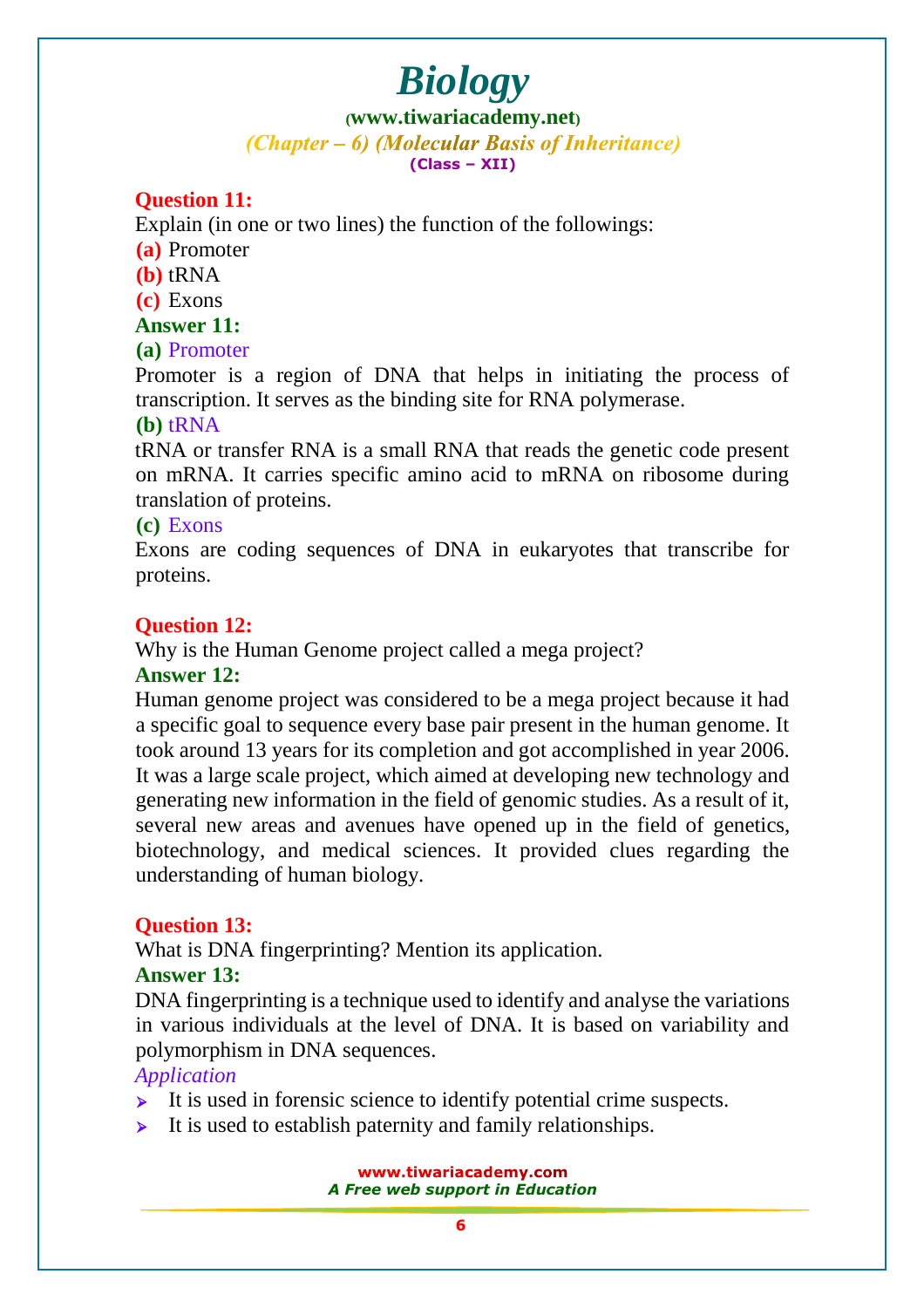**([www.tiwariacademy.net](http://www.tiwariacademy.net/))**

(Chapter – 6) (Molecular Basis of Inheritance) **(Class – XII)**

- $\triangleright$  It is used to identify and protect the commercial varieties of crops and livestock.
- It is used to find out the evolutionary history of an organism and trace out the linkages between groups of various organisms.

# **Question 14:**

Briefly describe the following:

- **(a)**Transcription
- **(b)**Polymorphism
- **(c)** Translation

**(d)**Bioinformatics

### **Answer 14:**

### **(a)** *Transcription*

Transcription is the process of synthesis of RNA from DNA template. A segment of DNA gets copied into mRNA during the process. The process of transcription starts at the promoter region of the template DNA and terminates at the terminator region. The segment of DNA between these two regions is known as transcription unit. The transcription requires RNA polymerase enzyme, a DNA template, four types of ribonucleotides, and certain cofactors such as  $Mg^{2+}$ .

The three important events that occur during the process of transcription are as follows.

- $\blacktriangleright$  Initiation
- Elongation
- $\blacktriangleright$  Termination

The DNA-dependent RNA polymerase and certain initiation factors  $(\sigma)$  bind at the double stranded DNA at the promoter region of the template strand and initiate the process of transcription. RNA polymerase moves along the DNA and leads to the unwinding of DNA duplex into two separate strands. Then, on[e of the strands, called sense strand, acts as template for m](www.tiwariacademy.com)RNA synthesis. The enzyme, RNA polymerase, utilizes nucleoside triphosphates (dNTPs) as raw material and polymerizes them to form mRNA according to the complementary bases present on the template DNA. This process of opening of helix and elongation of polynucleotide chain continues until the enzyme reaches the terminator region. As RNA polymerase reaches the terminator region, the newly synthesized mRNA transcripted along with enzyme is released. Another factor called terminator factor  $(\rho)$  is required for the termination of the transcription.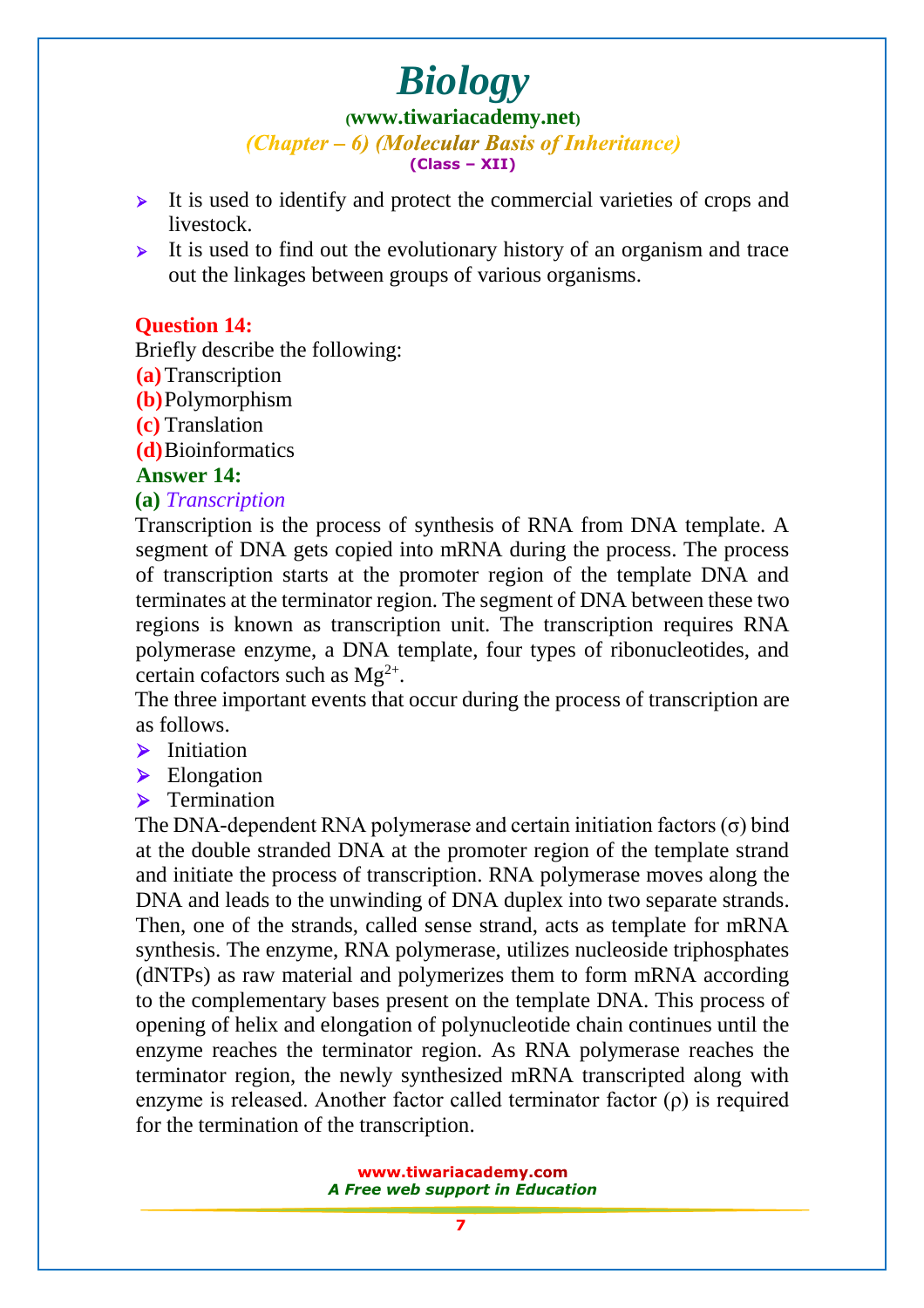

Process of transcription

#### **(b)** *Polymorphism*

Polymorphism is a form of genetic variation in which distinct nucleotide sequence can exist at a particular site in a DNA molecule. This heritable mutation is observed at a high frequency in a population. It arises due to mutation either in so[matic cell or in the germ cells. The germ cell mutatio](www.tiwariacademy.com)n can be transmitted from parents to their offsprings. This results in accumulation of various mutations in a population, leading to variation and polymorphism in the population. This plays a very important role in the process of evolution and speciation.

#### **(c)** *Translation*

Translation is the process of polymerizing amino acid to form a polypeptide chain. The triplet sequence of base pairs in mRNA defines the order and sequence of amino acids in a polypeptide chain.

The process of translation involves three steps.

- $\blacktriangleright$  Initiation
- Elongation
- $\blacktriangleright$  Termination

During the initiation of the translation, tRNA gets charged when the amino acid binds to it using ATP. The start (initiation) codon (AUG) present on mRNA is recognized only by the charged tRNA. The ribosome acts as an actual site for the process of translation and contains two separate sites in a large subunit for the attachment of subsequent amino acids. The small